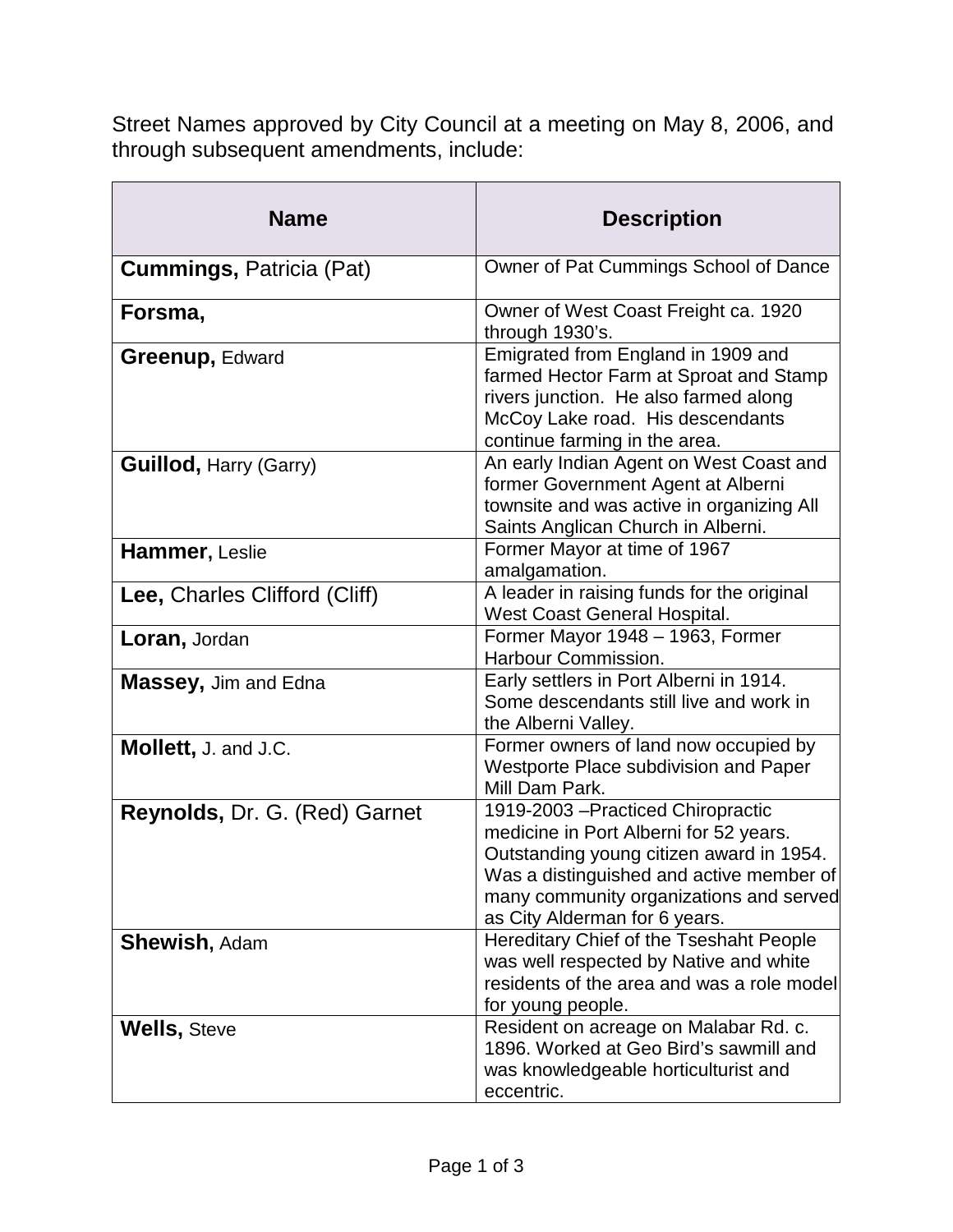| <b>Ship Type and Name</b>      | <b>Description</b>                                             |
|--------------------------------|----------------------------------------------------------------|
|                                |                                                                |
| <b>Coastal Sail / Steamers</b> | Victoria up the West Coast of Vancouver Island                 |
| Amur                           |                                                                |
| <b>Maude</b>                   | 1893 Side Wheeler                                              |
| Willapa                        |                                                                |
| <b>Princess Norah</b>          | $1928 - 1958$ (CPR)                                            |
| <b>Nootka Prince</b>           | post 1952 (Northland Navigation Co.)                           |
| <b>Tahsis Prince</b>           | post 1952 (Northland Navigation Co.)                           |
| <b>Tees</b>                    | $1896 - 1914$                                                  |
| Veta C.                        | post 1952                                                      |
|                                |                                                                |
| <b>Mail Boats</b>              | Port Alberni to West Coast of Vancouver Island                 |
| <b>Lady Rose</b>               |                                                                |
| <b>Uchuck</b>                  |                                                                |
|                                |                                                                |
| <b>Pilot Boats</b>             | Transported ships pilots to board or disembark                 |
|                                | from ships off Cape Beale                                      |
| <b>Skidoo</b>                  | <b>Blackmore Marine Service, George Blackmore</b>              |
| <b>Black Hawk</b>              | Reily's Boat Service, (former Rum Runner)                      |
| R.E. Reily                     | Reily's Boat Service, (named after Reece Reily<br>lost at sea) |
|                                |                                                                |
| <b>Naval Ships</b>             | Used for "police" investigations in early days                 |
| <b>Warspite</b>                |                                                                |
|                                |                                                                |
| <b>Whalers</b>                 | First 1913, served from Sechart on Barkley                     |
|                                | Sound                                                          |
| Orion                          |                                                                |
| Germania                       |                                                                |
| <b>Sebastian</b>               |                                                                |
| <b>St. Lawrence</b>            |                                                                |
|                                |                                                                |
| <b>Mission Boats</b>           |                                                                |
| I, II, III, Messenger          | 1924 to mid 50's operated by Shantymen's<br>Christian Assn.    |